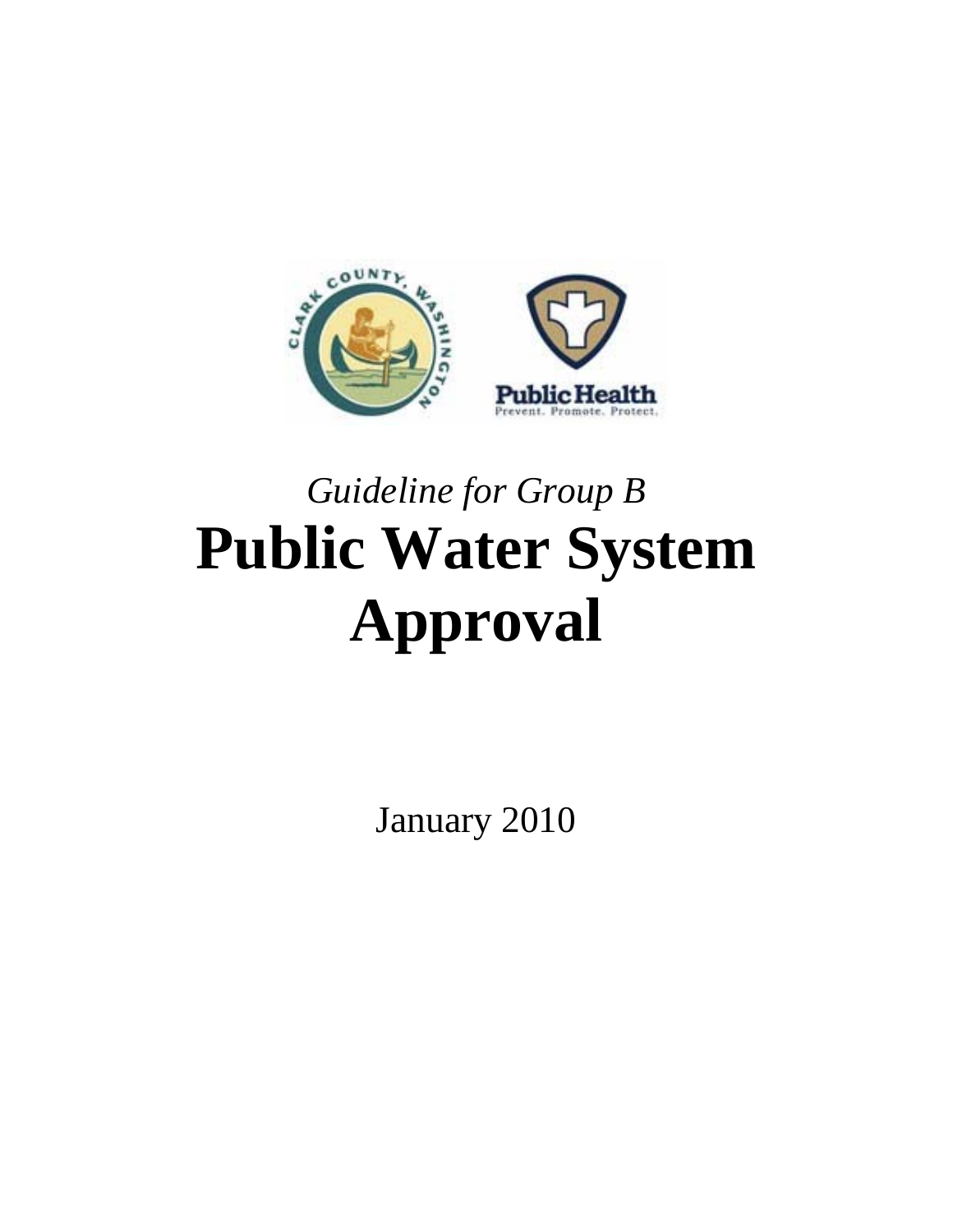### **Contents**

#### **Page**

- 1 Introduction<br>2 Group B Apr
- 2 Group B Application Checklist<br>3 Section I
- 3 Section I<br>3 Part A: B
- 3 Part A: Basic Information<br>5 Part B: Ownership and M
- Part B: Ownership and Management
- 7 Part C: Water Source Approval<br>9 Section II
- Section II
- 9 Part D: Water Source Information
- 10 Part E: Financial Viability Worksheet
- 11 Part F: Pump and Pumphouse Information
- 14 Part G: Pressure Tank/Storage Facilities
- 14 Part H: Treatment<br>15 Part I: Distribution
- 15 Part I: Distribution System<br>15 Part J: Reliability
- Part J: Reliability
- **16 Appendix I Basic System & Source Information**
- **20 Appendix II Group B Water System Design**
- **42 Appendix III Group B Water System Documents & Additional Information**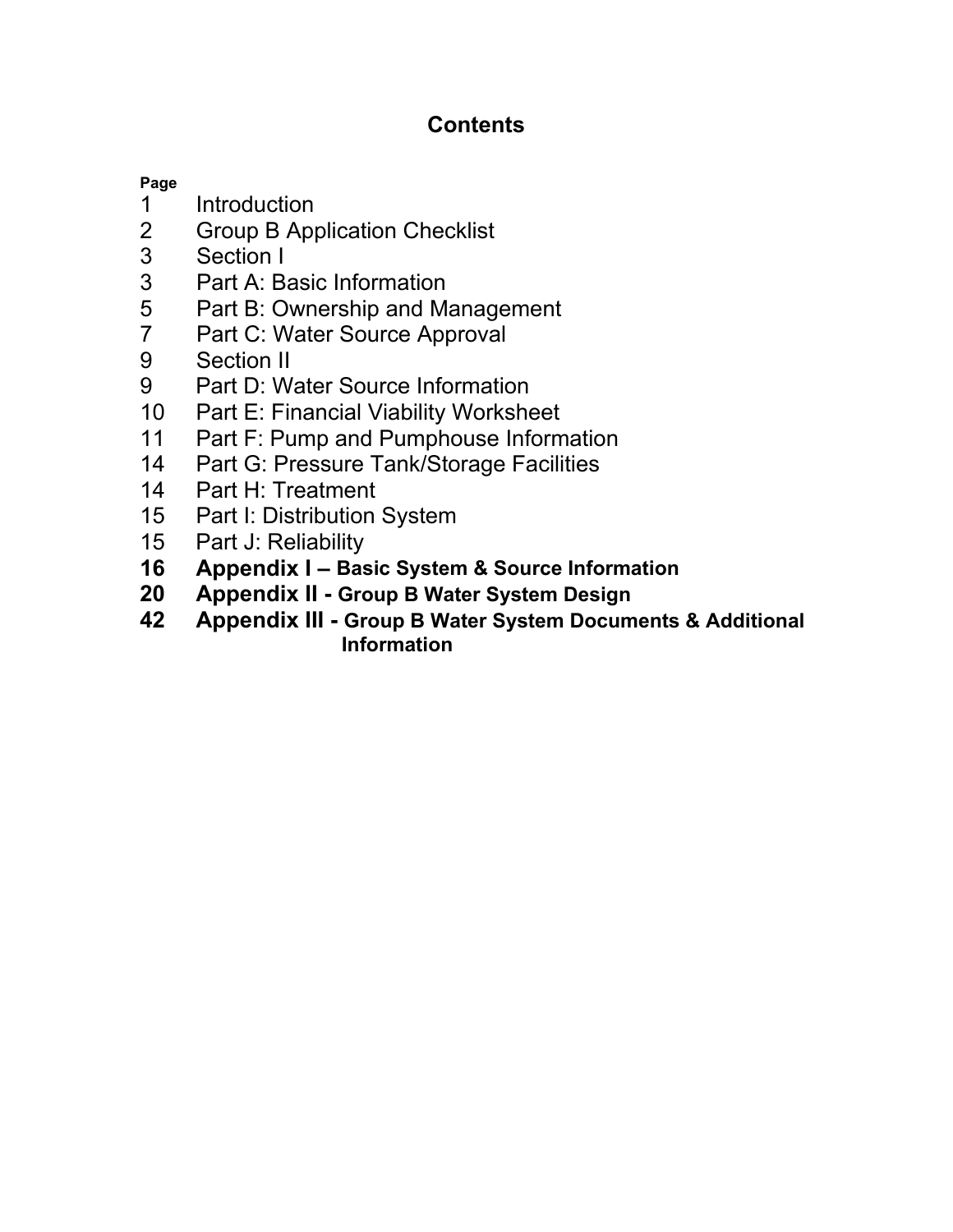#### **Introduction**

A safe and reliable drinking water supply is of fundamental importance to our health and well being. This workbook is intended to help designers of Group B public water systems with 3-9 residential connections and non-residential use to ensure that the requirements of providing a safe and reliable drinking water supply and protecting public health are met. If you plan to expand your system to serve more than 9 residences or more than 24 people per day in the future, you are advised to proceed as if the system were a Group A public water system. Otherwise, you may find it far more difficult and expensive to meet your future system expansion plans, or even jeopardize your ability to expand at all. (See WAC 246-291-001[3])

This workbook was designed for owners of rural residential water systems, which include most Group B applicants. If the system provides water to a business or other non-residential use, or if this is an existing non-expanding system, the requirements for approval may vary.

Restaurants, small businesses, churches, schools, government agencies and resorts are examples of small public water systems with their own unique design needs. In these cases or for existing systems, contact Clark County Public Health for special instructions.

Using this workbook will help simplify water system design and analysis procedures and help ensure compliance with the appropriate standards, requirements, and regulations. Equivalent information may be submitted in a different form if you choose. We encourage all water system owners to obtain professional assistance in the design of their water system.

*Owners of systems with 9 or more connections or with special treatment requirements other than simple chlorine disinfection are required by Washington State Drinking Water Regulations (WAC 246-291-040) to hire a licensed professional* engineer (P.E.) to design their systems and submit required documents to Clark County Public Health, and can not use this workbook.

Finally, care should be taken in the completion of this workbook/application. Prior to submittal for approval, copies of all worksheets and forms should be made, and kept in your permanent records. Some of the information will be helpful in the maintenance and operation of your system, and may make it easier to finance and/or sell your property.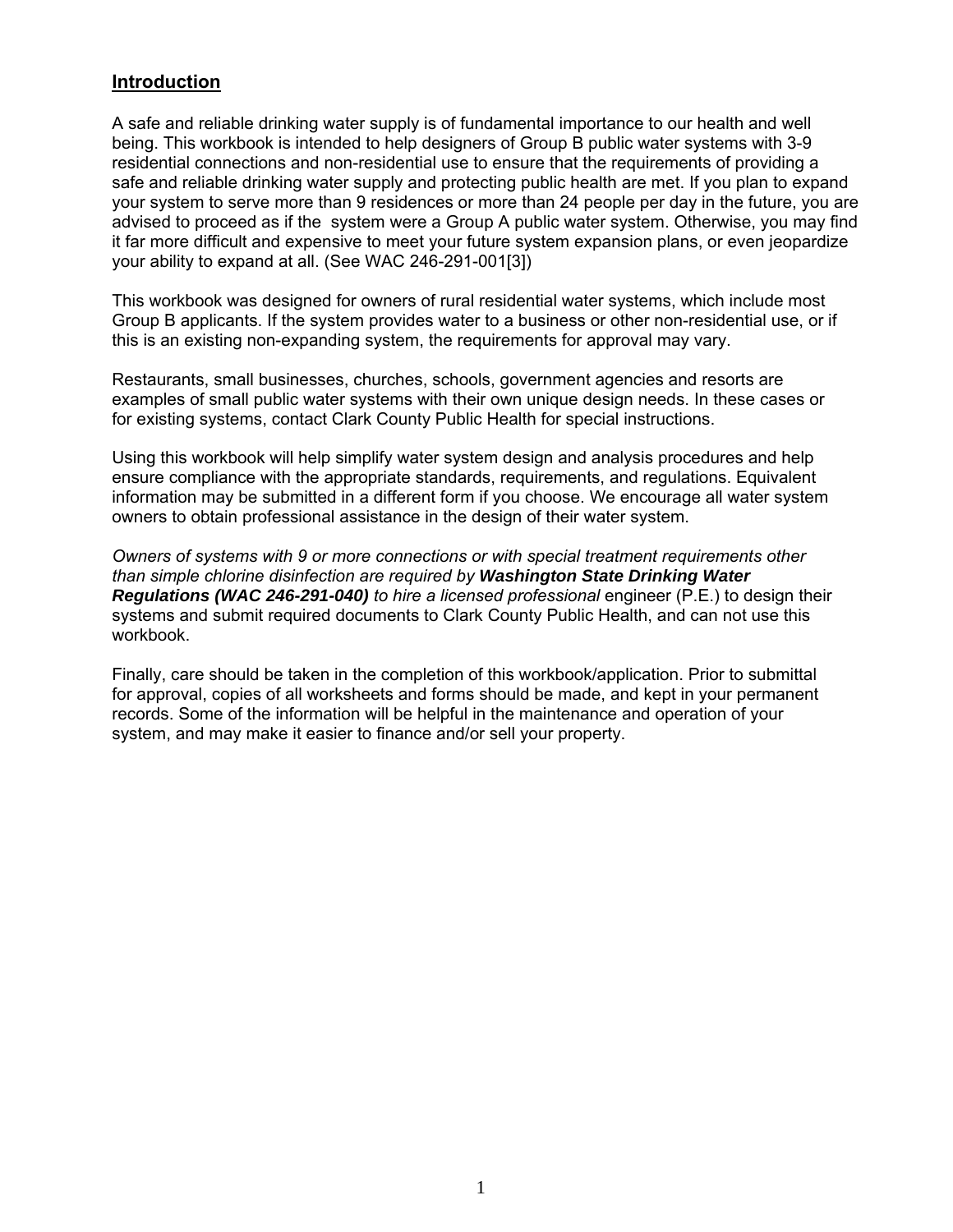#### **GROUP B APPLICATION CHECKLIST**

#### *SECTION I*

| PART A:                                                                      | <b>Basic Information</b>                                       |  |  |  |
|------------------------------------------------------------------------------|----------------------------------------------------------------|--|--|--|
| PART B:                                                                      | Ownership and Management                                       |  |  |  |
| PART C:                                                                      | Source Site Information                                        |  |  |  |
|                                                                              | Water Right Permit (If needed)                                 |  |  |  |
| Source Site Inspection                                                       |                                                                |  |  |  |
| <b>Wellhead Protection Inventory</b>                                         |                                                                |  |  |  |
|                                                                              | Source Location & Protection Sketch                            |  |  |  |
|                                                                              | Sanitary Control Covenants (Signed, but not filed)             |  |  |  |
|                                                                              | <b>SECTION II</b>                                              |  |  |  |
| PART D:<br>Well Report of Log                                                | <b>Water Source Construction Approval</b>                      |  |  |  |
| <b>Pump Test Results</b>                                                     |                                                                |  |  |  |
| Coliform                                                                     | <b>Water Quality Test Results:</b>                             |  |  |  |
| Inorganic Chemical/Nitrate                                                   |                                                                |  |  |  |
|                                                                              | *(Contact Local Health Department re: specific tests required) |  |  |  |
| Volatile Organic Chemical/SOC/Pesticides/etc. *<br>*(Required if vulnerable) |                                                                |  |  |  |
| Declaration/Restrictive Covenants-Filed                                      |                                                                |  |  |  |
| <b>PART E: Financial Viability Worksheet</b>                                 |                                                                |  |  |  |
| <b>PART F: Pump and Pumphouse Information</b>                                |                                                                |  |  |  |
| PART G: Pressure Tank/Storage Facilities                                     |                                                                |  |  |  |
| PART H: Treatment (If applicable)                                            |                                                                |  |  |  |
| PART I: Distribution System                                                  |                                                                |  |  |  |
| PART J: Reliability Information                                              |                                                                |  |  |  |
| Completed Water Facilities Inventory (WFI) Form                              |                                                                |  |  |  |
| Water Line, Well, Pumphouse Access Easements Recorded                        |                                                                |  |  |  |
| <b>Title Notices Recorded</b>                                                |                                                                |  |  |  |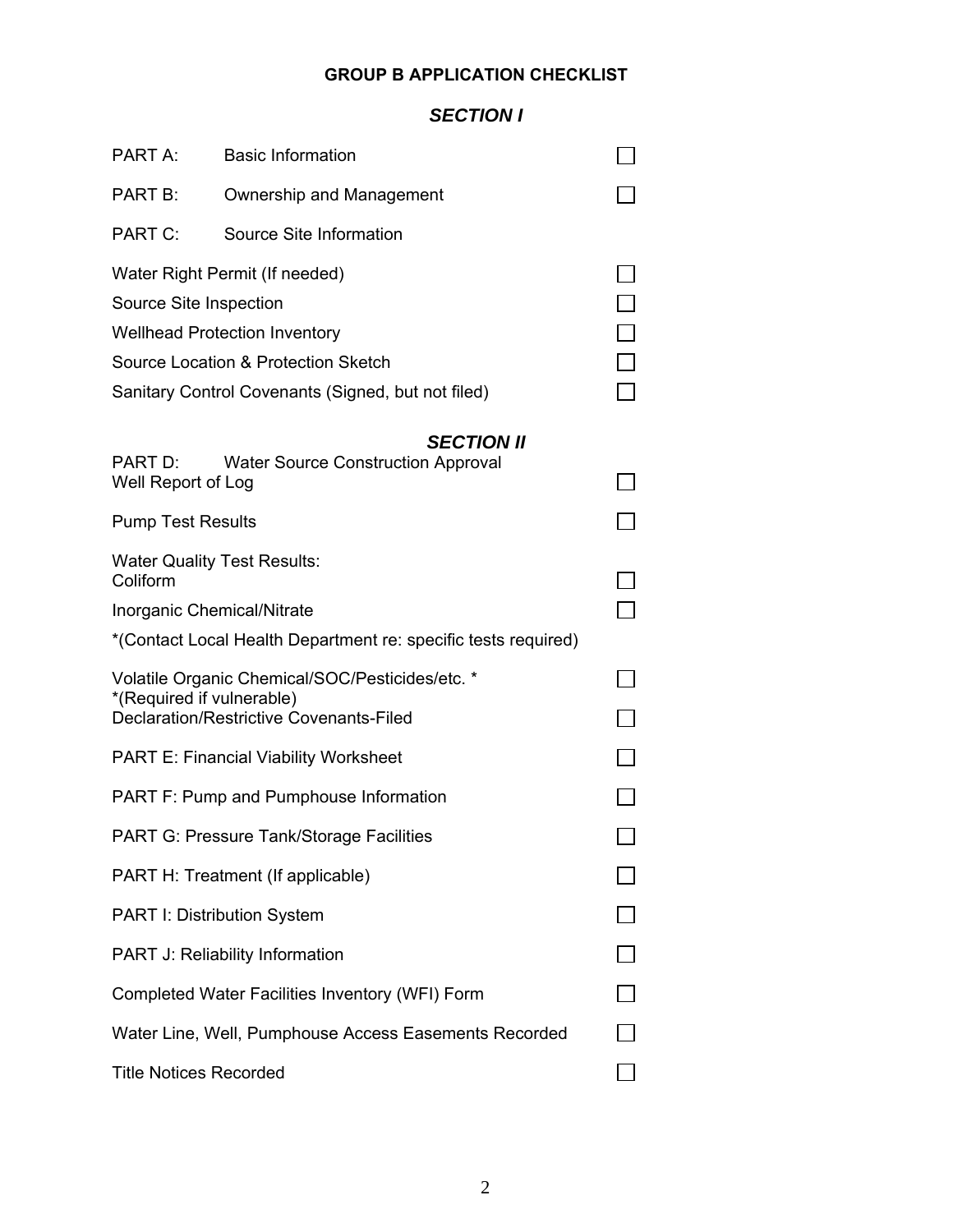#### *SECTION I*

#### **For additional assistance in completing parts A through C of this workbook, refer to Appendix I, Basic System and Source Information**

| <b>PART A: Basic System Information</b>                                                                                                                                                                                                                                                                                                                                                                                                                                             |
|-------------------------------------------------------------------------------------------------------------------------------------------------------------------------------------------------------------------------------------------------------------------------------------------------------------------------------------------------------------------------------------------------------------------------------------------------------------------------------------|
| 2. System Mailing Address: Marian Communication of the Communication of the Communication of the Communication<br>4. Well Site Tax Parcel Number:<br>5. Legal Description of Well Site:<br>_______(1/4), ________(1/4) Section________ Township_________ Range_________                                                                                                                                                                                                             |
|                                                                                                                                                                                                                                                                                                                                                                                                                                                                                     |
|                                                                                                                                                                                                                                                                                                                                                                                                                                                                                     |
| 6. Year System Installed:                                                                                                                                                                                                                                                                                                                                                                                                                                                           |
| 7. Located in Critical Water Supply Service Area: Yes<br>No<br>Coordinated Water System Plan: Clark County<br>Name of Existing System having priority for providing service:<br>Note: Must submit justification for developing new independent system. If no, provide<br>written verification that you have contacted each of the following to determine whether<br>direct or satellite service could be provided. (Refer to Appendix I, Part A, #2 for additional<br>information.) |
| i. If applicable, the public water system which has a service area identified in a DOH<br>approved water system plan was contacted regarding the possibility of service.<br>ii. Each existing public water system serving property within 1000 feet of the subject<br>property.<br>iii. Available DOH-approved satellite management agencies.                                                                                                                                       |
| 8. Number of Services: Existing _______ Proposed_____<br>Please provide Parcel Number and Address of Service:                                                                                                                                                                                                                                                                                                                                                                       |
|                                                                                                                                                                                                                                                                                                                                                                                                                                                                                     |
| (NOTE: Each customer or residential connection is a service, i.e., house, lot, apartment,<br>mobile home space, or commercial hookup)                                                                                                                                                                                                                                                                                                                                               |
| 9. Type of Service: (Enter the number of service connections in each appropriate blank space)<br>Residential<br>Recreational<br>Permanent<br>Temporary<br>Seasonal                                                                                                                                                                                                                                                                                                                  |
| <b>Commercial</b><br>or Daily Population Served                                                                                                                                                                                                                                                                                                                                                                                                                                     |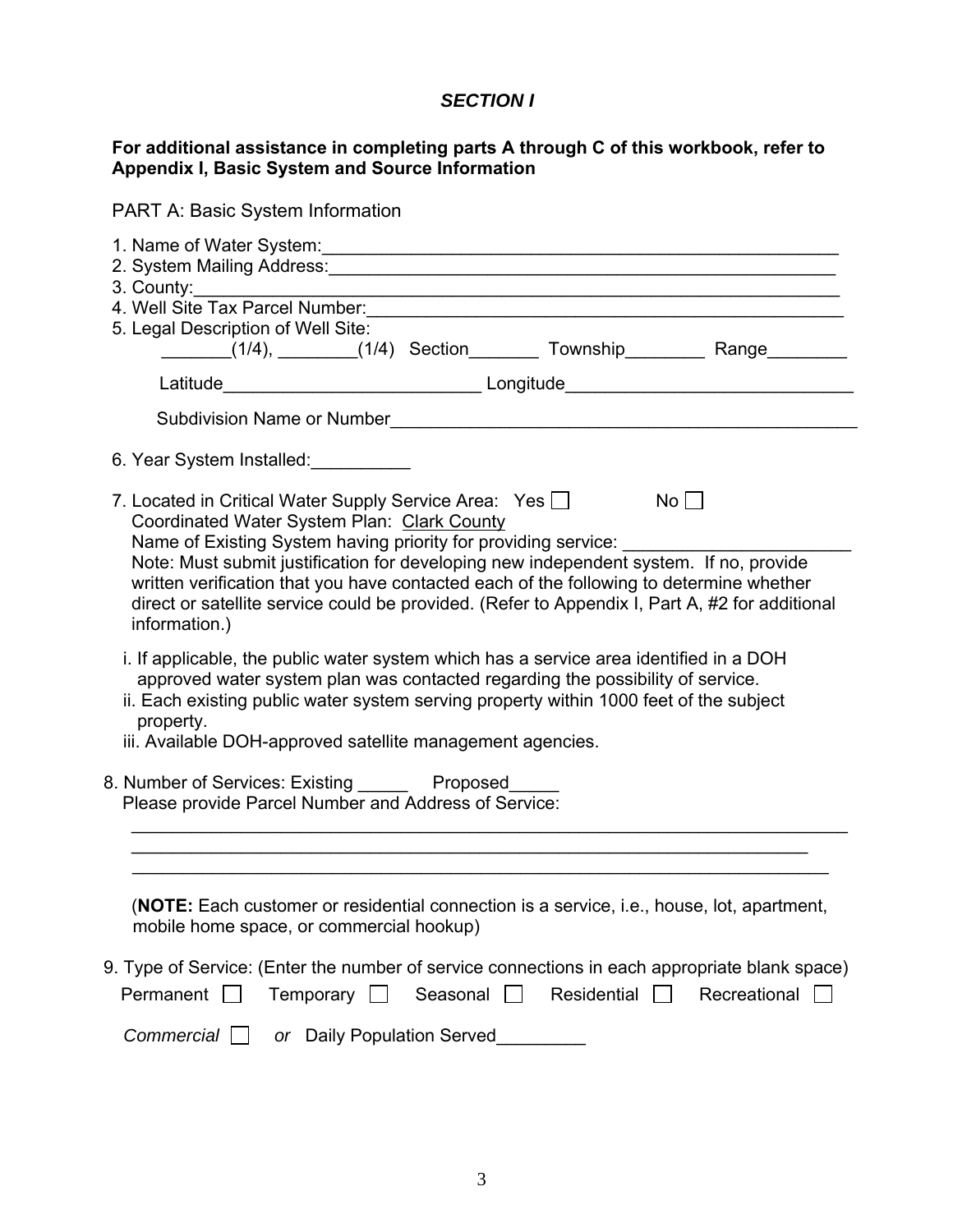#### 10. **Vicinity and Service Area Sketch:**

Sketch in the space provided below, or a simple map showing directions to the site and the area to be served by this system. Include at least two crossroads.

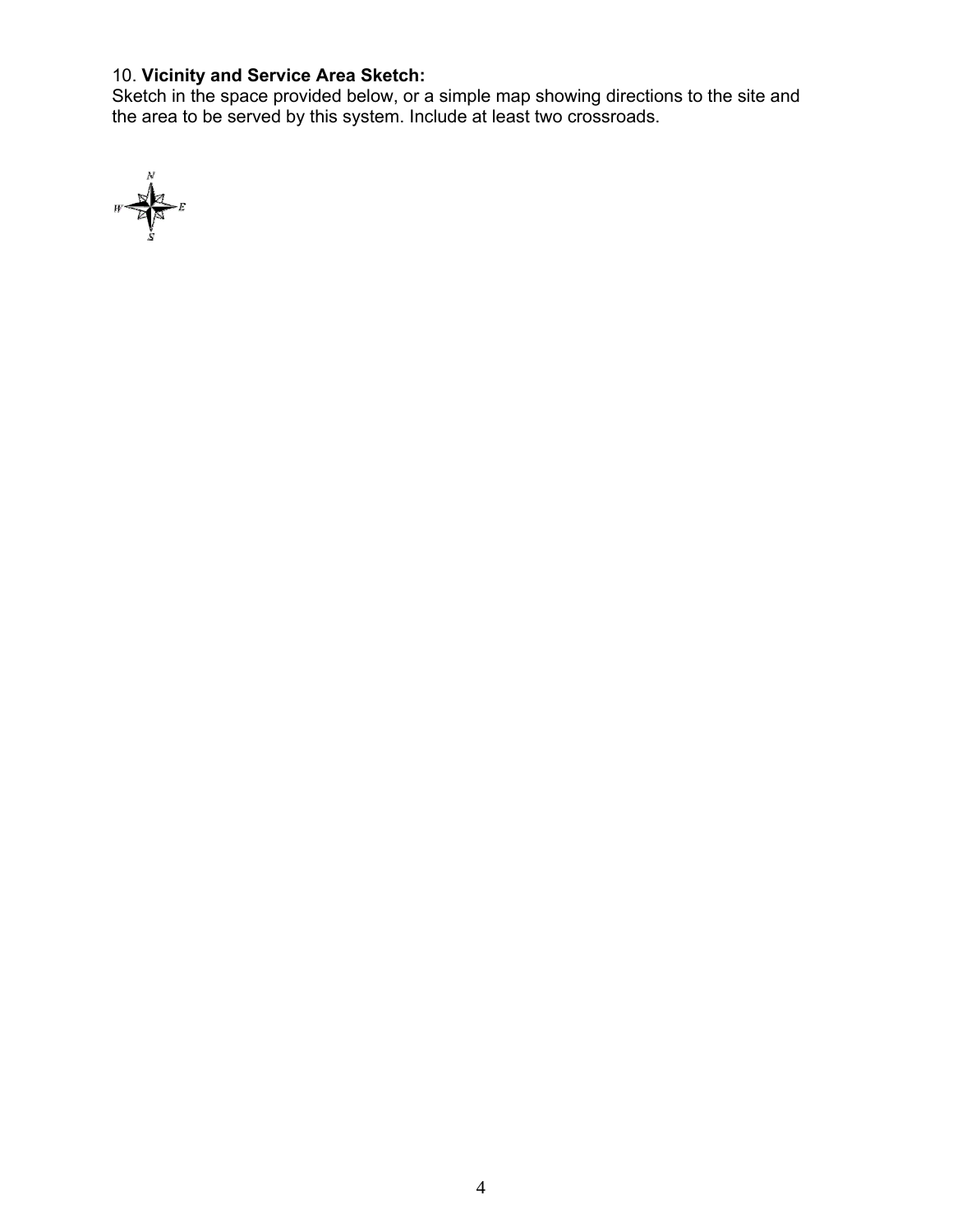#### **PART B: Ownership and Management**

**1. Water System Owner:** Enter name of person(s), association or corporation. If an association or corporation has been formed, attach a copy of the association by-laws, joint use & maintenance agreement, or other documents providing information regarding future financial and maintenance responsibilities. If the system is owned by one or more individuals, **the owner(s) must attach and sign a statement of responsibility or complete Item #2 below for any maintenance or repairs involved in the continuing operation of the system**. See Appendix I, Part B for additional information.

| Name                                                   |                                                                                                                                                                        |
|--------------------------------------------------------|------------------------------------------------------------------------------------------------------------------------------------------------------------------------|
|                                                        |                                                                                                                                                                        |
|                                                        | Telephone Number (day) ____________________ (evening) __________________________                                                                                       |
| 2. Owner's Statement Of Responsibility:<br>this system | I, the undersigned, do hereby attest that as the owner of this water system I am<br>responsible for any maintenance or repairs involved in the continuing operation of |
|                                                        |                                                                                                                                                                        |
|                                                        |                                                                                                                                                                        |
| 3. System Contact Person: (if different than above)    |                                                                                                                                                                        |
|                                                        |                                                                                                                                                                        |
|                                                        |                                                                                                                                                                        |
|                                                        | Telephone Number (day) ___________________ (evening) ___________________________                                                                                       |
| & Complaint Response: (if different than above)        | 4. Contact Person For Maintenance, Water Quality Sampling, Customer Notification,                                                                                      |
|                                                        | Name                                                                                                                                                                   |
|                                                        |                                                                                                                                                                        |
|                                                        | Telephone Number (day) ____________________ (evening) __________________________                                                                                       |

**NOTE:** If this system is owned or operated by a Satellite Management Agency, please attach a copy of the agreement.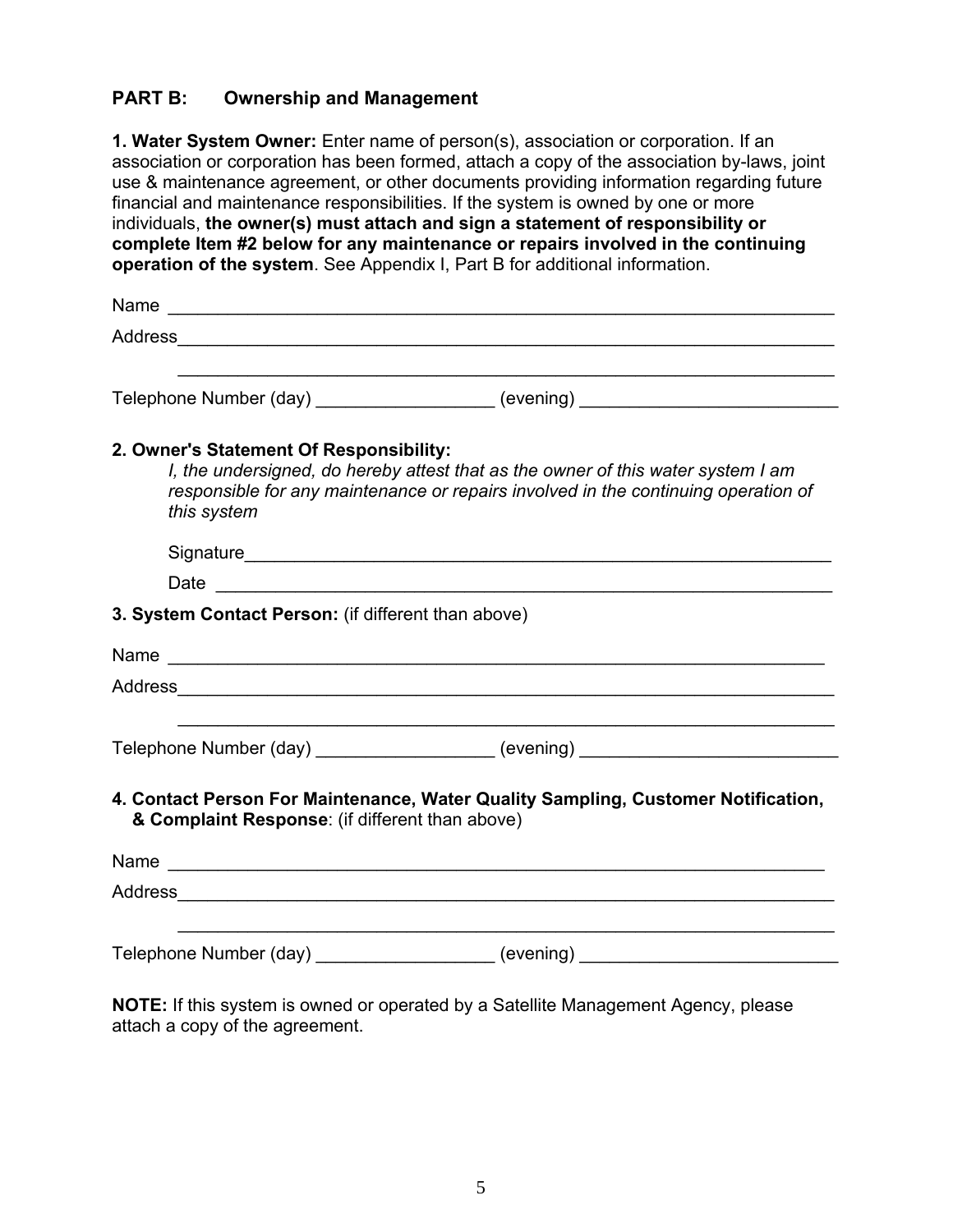#### **5. Person Preparing This Workbook:**

| Name                   |           |  |
|------------------------|-----------|--|
| Address                |           |  |
|                        |           |  |
| Telephone Number (day) | (evening) |  |

#### **6. Owner's Statement Of Accuracy:**

 *I, the undersigned, do hereby attest that I am the owner of this water system and that the information provided in this workbook is accurate to the best of my knowledge.* 

Signature\_\_\_\_\_\_\_\_\_\_\_\_\_\_\_\_\_\_\_\_\_\_\_\_\_\_\_\_\_\_\_\_\_\_\_\_\_\_\_\_\_\_\_\_\_\_\_\_\_\_\_\_\_\_\_\_\_\_\_ Date \_\_\_\_\_\_\_\_\_\_\_\_\_\_\_\_\_\_\_\_\_\_\_\_\_\_\_\_\_\_\_\_\_\_\_\_\_\_\_\_\_\_\_\_\_\_\_\_\_\_\_\_\_\_\_\_\_\_\_\_\_\_\_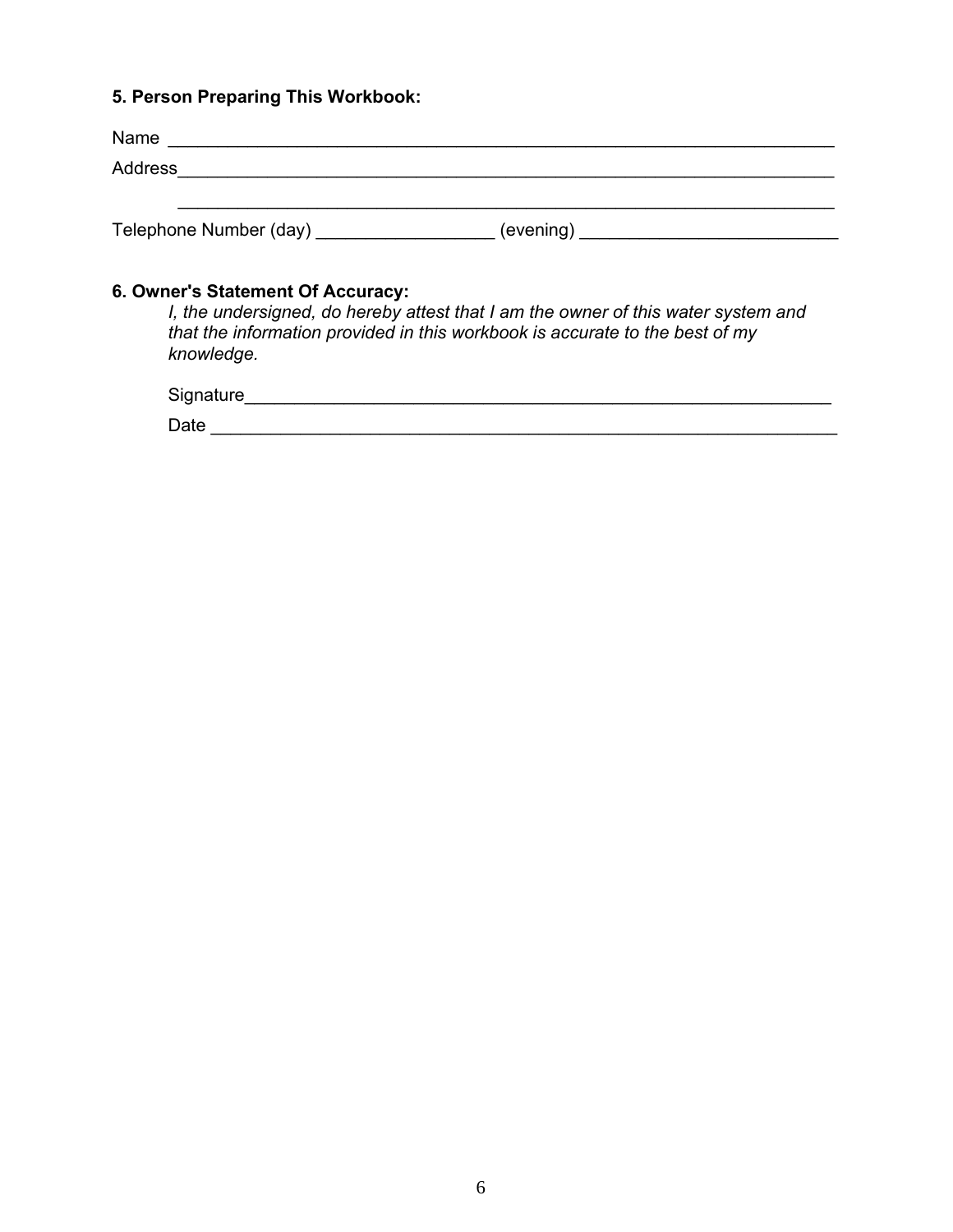#### **PART C: Water Source Approval**

*If an alternative water source is proposed, i.e. a spring, dug well or surface water, contact CCPH at (360) 397-8428 for special requirements.* 

- 1. **Water Right Permit:** (See Appendix I, Part C, #1 for requirements) Attach a copy of water right permit (if required).
	- a. Is separate irrigation provided? Yes  $\Box$  No  $\Box$ 
		- If yes, source of irrigation is:

(**NOTE:** Source could be private wells or surface water, non-district.)

- 2. **Well Site Evaluation Report:** All Group B Water Systems **must** have a well site evaluation prior to the well being constructed. (See Appendix I, Part C, #2 for Well Site Evaluation Application). Please attach a copy of the completed evaluation report. If any improvements were recommended, attach receipts, work orders or photographs to show that the work was completed. Existing wells proposed for the Group B Public Drinking Water sources do not require this report.
- 3. **Sanitary Control Zone:** The owner(s) of a public water system must prevent uses of the land within at least a 100 ft. radius around the well which could contaminate the water source.
	- a. **Site Protection Map:** (See Appendix I, Part C, #3b for explanation)

 Sketch in the space provided on page -- or **attach** a detailed topographical map or plat clearly showing the well site, ground slope, a 100 ft. and 600 ft. radius around the well, and distances from the well to property lines, buildings, roads and potential sources of contamination. **(Note: Either the sketch or the attached map should be of sufficient scale to accurately identify all of the required details noted above.)** 

 b. **Wellhead Protection Inventory:** Please indicate if any of the following are present within a circular area around your water source having a minimum 600 foot radius; the 600 foot radius being substituted for the ten year ground water travel time. Please indicate these potential sources of contamination on the Site Protection Map.

|                                                                        | YES | <b>NO</b> | <b>UNKNOWN</b> |
|------------------------------------------------------------------------|-----|-----------|----------------|
| Likely pesticide application<br>(commercial agriculture & residential) |     |           |                |
| Storm water injection wells or disposal areas                          |     |           |                |
| Other injection wells                                                  |     |           |                |
| Abandoned ground water wells                                           |     |           |                |
| Landfills, dumps, disposal areas within 1000 ft.                       |     |           |                |
| Known hazardous materials site within 1000 ft.                         |     |           |                |
| Water sources with known water quality problems                        |     |           |                |
| Population density greater than 1 house/acre                           |     |           |                |
| Residential septic tanks and drainfields                               |     |           |                |
| Underground and above ground storage tanks                             |     |           |                |
| Sewer lines                                                            |     |           |                |
|                                                                        |     |           |                |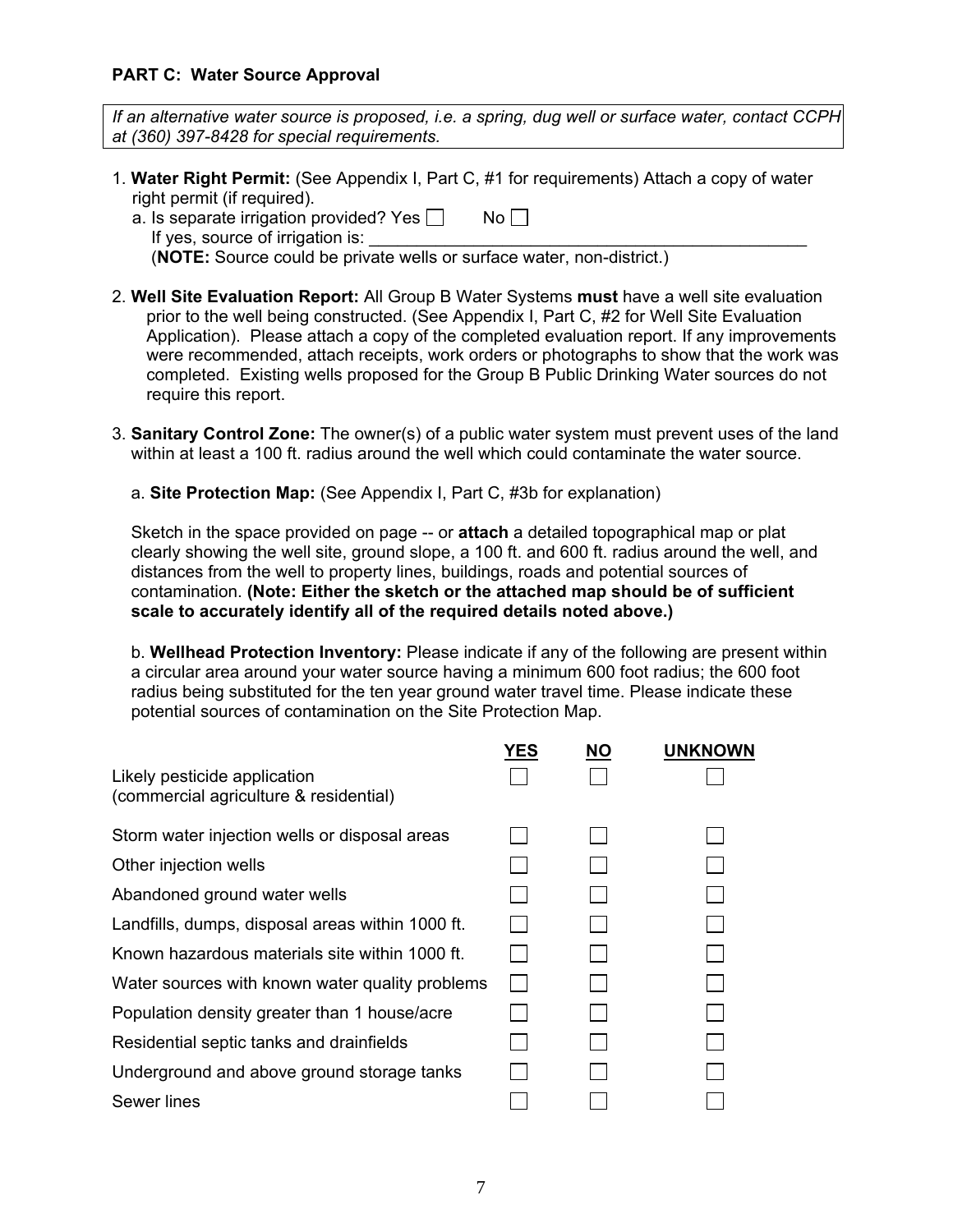- c. **Sanitary Control Covenants:** Attach copies of any Declaration of Covenants or Restrictive Covenants that have been prepared to protect the water source from activities or practices that could cause contamination. See Appendix I, Part C-3. Covenants do not need to be filed with the County Auditor until prior to final approval of the water system.
	- 1. Declaration of Covenant: Include a copy of plat, or Auditor File No. if recorded separately.
	- 2. Restrictive Covenant: Include a copy of plat, or Auditor File No. if recorded separately.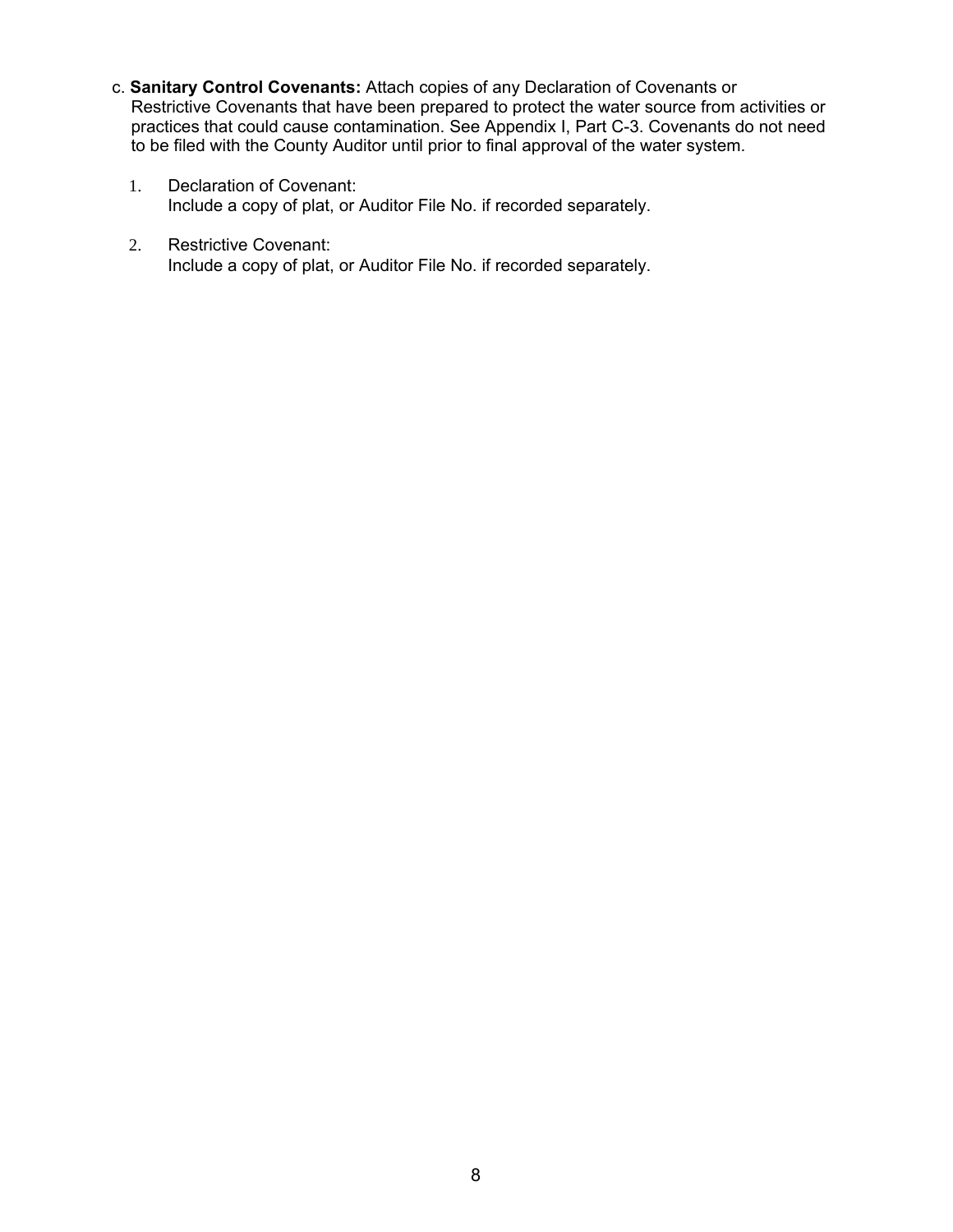#### *SECTION II*

#### **For additional assistance in completing parts D through J of this workbook, refer to Appendix II, Group B Water System Design**

#### **PART D: Water Source Information**

| 1. Well Construction:                                                                            |
|--------------------------------------------------------------------------------------------------|
| a. Existing Well New Well                                                                        |
| b. Well Log: Attached Not Available                                                              |
| (See Appendix II, Part D, #1 for explanation)                                                    |
| c. Well Tag Number: ____________________________                                                 |
| (If the well does not have this tag ID No. affixed to the casing, please contact our office at   |
| (360) 397-8428).                                                                                 |
| If well log is not available, please provide the following information:                          |
|                                                                                                  |
| 2. Casing Diameter To What Depth: Casing material: Casing the Diameter of Allen Casing material: |
|                                                                                                  |
| 4. Surface Seal: Yes No T To Depth: Material:                                                    |
| 5. Ground Surface Elevation (above mean sea level) _____________________________                 |
| 6. Screens or Perforations:: Yes No<br>Depth: <u>_____________________</u>                       |
| d. Totalizing Source Meter: Attach documentation that a totalizing source meter will be          |

 d. **Totalizing Source Meter:** Attach documentation that a totalizing source meter will be installed on each source. (As an ongoing operational requirement, this meter shall be read monthly and the reading logged in the operator's records.)

- 2. **Water Quality Tests:** All water quality tests must be performed by state certified laboratories and results must be on state approved forms. For additional details refer to Appendix II, Part D #3.) Attach copies of the following test results:
	- a. **Bacteriological** (Coliform)
	- b. **Inorganic Chemical/Primary and Secondary Contaminants**
	- c. **Other Specific Tests/Analyses** (if in an area of special concern)
- 3. **Request for Water Sample Review**: Affidavit signed by sample collector (Form provided in Appendix III)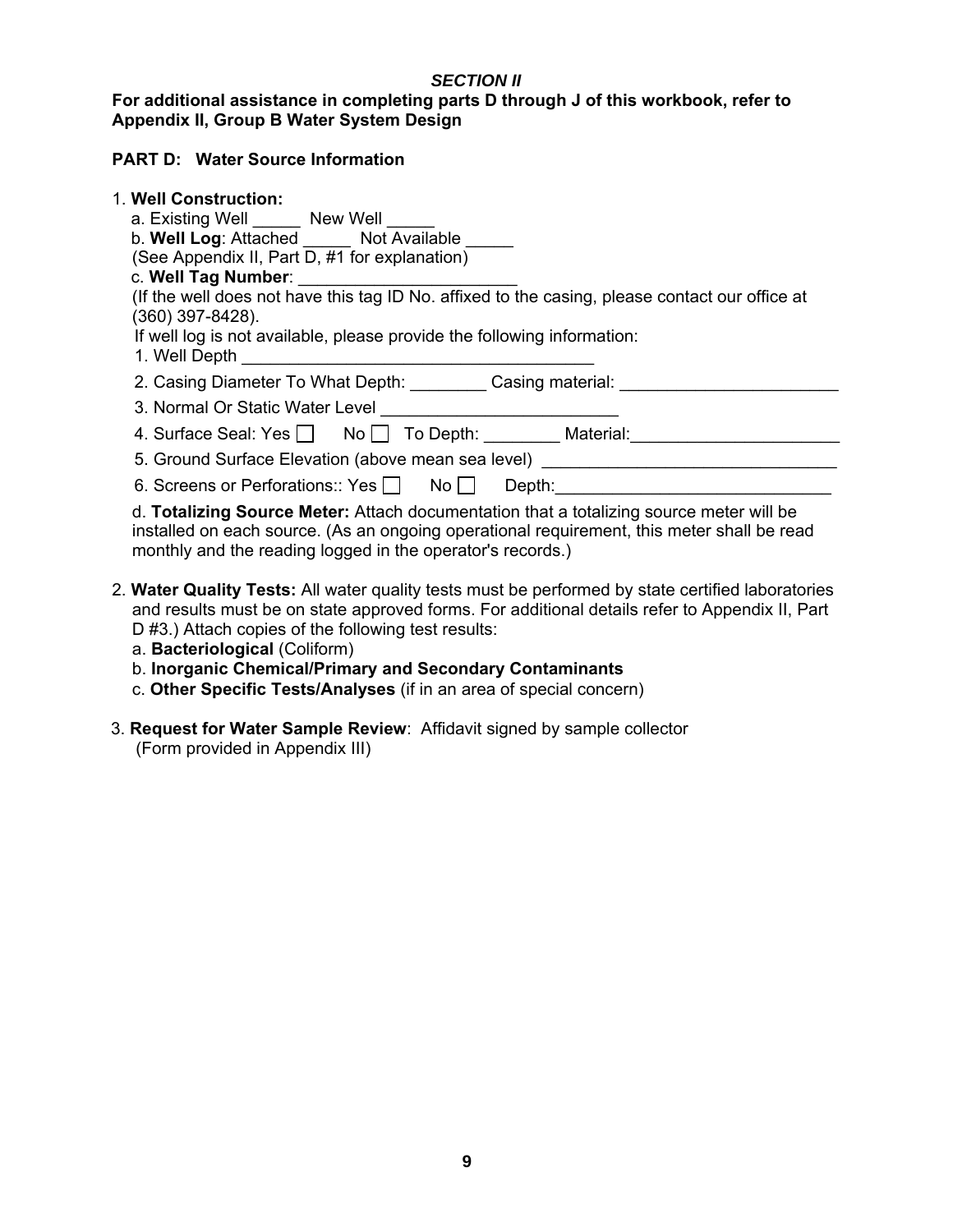#### **PART E. Financial (Viability) Worksheet**

Through the development of a projected budget, the goal of the Financial Viability Worksheet is to set in place plans, policies, and procedures that will enable the system owner(s) to have the ability to obtain sufficient funds, on a continuing basis, to cover the total cost of developing, constructing, operating and maintaining the system in compliance with State and Local drinking water regulations. Proposed rates must be adequate to cover any budget deficits identified in line 16. **For more information refer to Appendix II, Part E.** 

| <b>ANNUAL EXPENSES</b>                                                                                                                                  | Initial<br>Development | After Full Development<br>or Build-out |
|---------------------------------------------------------------------------------------------------------------------------------------------------------|------------------------|----------------------------------------|
| 1. Wages & Benefits                                                                                                                                     | \$                     | \$<br><u> 1980 - Andrea Sta</u>        |
| 2. Electricity & other utilities                                                                                                                        | $\frac{1}{2}$          | $\frac{1}{2}$                          |
| 3. Chemicals & Treatment                                                                                                                                | $\frac{1}{2}$          | $\frac{1}{2}$                          |
| 4. Monitoring Costs                                                                                                                                     | $\frac{1}{2}$          | $\frac{1}{2}$                          |
| 5. Materials, Supplies, & Repairs                                                                                                                       | $\frac{1}{2}$          | $\frac{1}{2}$                          |
| 6. Taxes/Assessments                                                                                                                                    | $\frac{1}{2}$          | $\frac{1}{2}$                          |
| 7. Insurance/Misc. Expenses                                                                                                                             | $\frac{1}{2}$          | $\frac{1}{2}$                          |
| 8. Subtotal - Operating Expenses                                                                                                                        | $\frac{1}{2}$          | $\frac{1}{2}$                          |
| 9. 10% Contingency                                                                                                                                      | $\frac{1}{2}$          | \$                                     |
| 10. Principal and Interest Payments                                                                                                                     | $\frac{1}{2}$          | $\frac{1}{2}$                          |
| 11. System Replacement                                                                                                                                  | $\frac{1}{2}$          | $\frac{1}{2}$                          |
| 12. Total Revenue Required                                                                                                                              | \$                     | \$                                     |
| <b>ANNUAL REVENUE FROM SOURCES OTHER THAN WATER RATES</b>                                                                                               |                        |                                        |
| 13. Hook Up/Other User Fees                                                                                                                             | $\frac{1}{2}$          | $\frac{1}{2}$                          |
| 14. Other Revenue                                                                                                                                       | $\frac{1}{2}$          | $\frac{1}{2}$                          |
| 15. Total Non Water Rate Revenue                                                                                                                        | $\frac{1}{\sqrt{2}}$   | $\sim$                                 |
| <b>ANNUAL WATER RATE CALCULATIONS</b>                                                                                                                   |                        |                                        |
| 16. Budget Surplus/Deficit<br>(Line 15 minus line 12)                                                                                                   | \$                     | \$.                                    |
| 17. Number of Connections<br>18. Annual Water Rate*                                                                                                     |                        | \$                                     |
| (Line 16 divided by Line 17)<br>(*Note: If individual meters are used, this can be the average rate, with individual rates varying depending on usage.) |                        |                                        |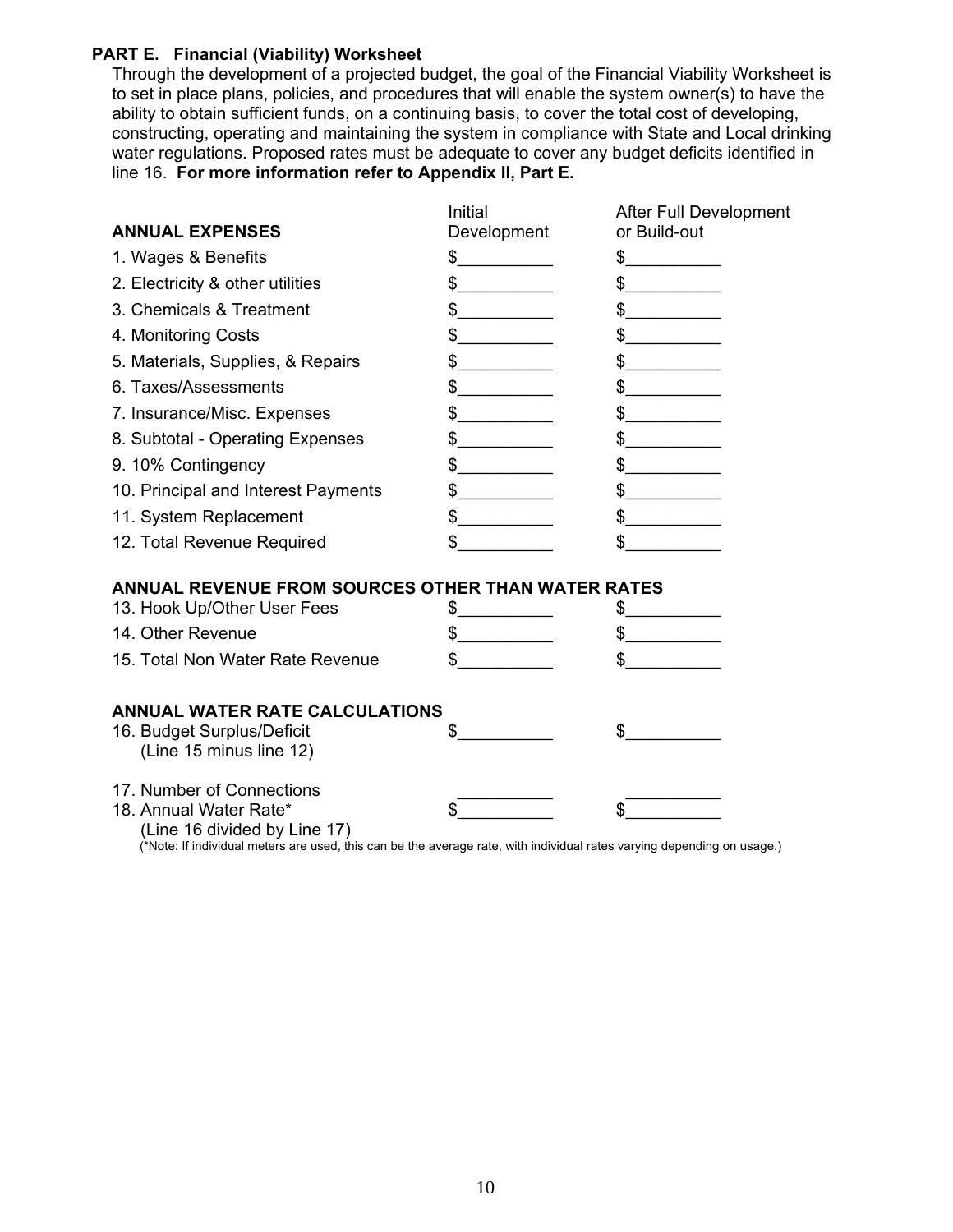#### **PART F: Source Capacity, Pump, and Pumphouse Information**

- 1. **Source Capacity:** (See Appendix II, Part F, Table 1, page 25.)
	- a. Number of connections Maximum required peak flow \_\_\_\_\_\_\_\_\_\_\_ (gpm) from MID, Table I,Appendix II
	- b. Required daily production \_\_\_\_\_\_\_\_\_ (gpm) \_\_\_\_\_ (gpd)
	- c. Pump test results: Attach a copy of results and indicate: Source capacity (gpm) when draw down has stabilized:

#### 2. **Source Pump:**

a. First determine the headloss that will be associated with the distribution pipe by using Table A below. (See Appendix II, Table 2, page 29 and example on page 31.)

| From | To | <b>Connection</b> | <b>MID</b> | <b>Diameter</b> | <b>Headloss</b><br>per 100' | Length | <b>Total</b><br><b>Headloss</b> |
|------|----|-------------------|------------|-----------------|-----------------------------|--------|---------------------------------|
|      |    |                   |            |                 |                             |        |                                 |
|      |    |                   |            |                 |                             |        |                                 |
|      |    |                   |            |                 |                             |        |                                 |
|      |    |                   |            |                 |                             |        |                                 |
|      |    |                   |            |                 |                             |        |                                 |
|      |    |                   |            |                 |                             |        |                                 |
|      |    |                   |            |                 |                             |        |                                 |
|      |    |                   |            |                 |                             |        |                                 |
|      |    |                   |            |                 |                             |        |                                 |
|      |    |                   |            |                 |                             |        |                                 |
|      |    |                   |            |                 |                             |        |                                 |
|      |    |                   |            |                 |                             |        |                                 |
|      |    |                   |            |                 |                             |        |                                 |
|      |    |                   |            |                 |                             |        |                                 |

#### **TABLE A – Headloss**

- See Appendix II, Table 1 for values MID (Maximum Instantaneous Demand) on page 25.
- See Appendix II, Table 2, for pipe headloss per 100 ft. values on page 29.
- Select the single largest total headloss of pipe to a connection and use this value where it asks for the headloss in Table B on the following page.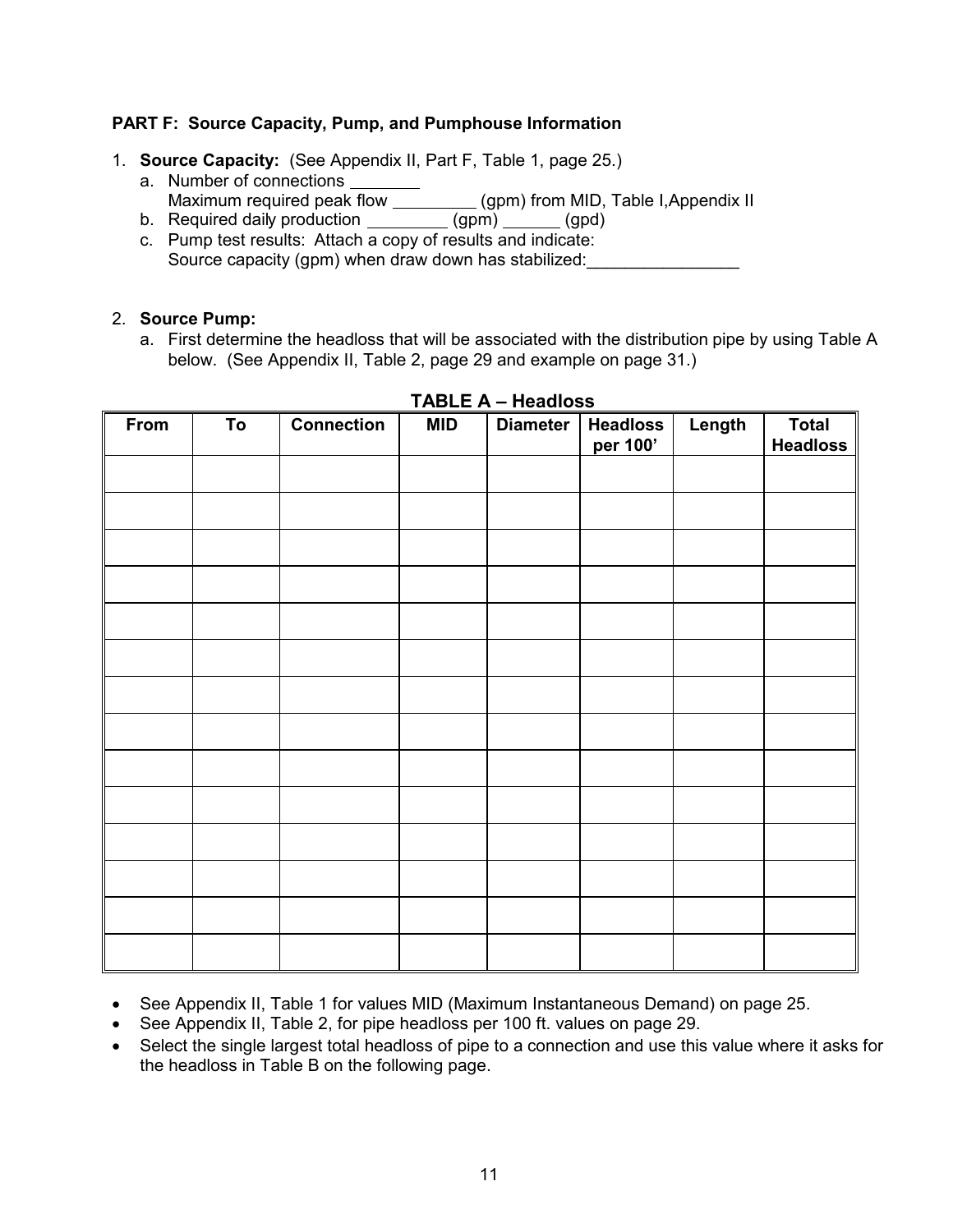#### **PART F: Source Capacity, Pump, and Pumphouse Information (continued)**

b. Calculate total required pump head using Table B below.

| <b>TABLE B – Total Required Pump Head</b>                                                            |                  |                  |  |  |  |
|------------------------------------------------------------------------------------------------------|------------------|------------------|--|--|--|
|                                                                                                      | <b>WELL PUMP</b> | PUMP #2 (BOOSTER |  |  |  |
|                                                                                                      |                  | PUMP IF NEEDED)  |  |  |  |
| <b>DISTANCE FROM</b><br>PUMPING LEVEL IN<br><b>WELL TO GROUND</b><br><b>SURFACE (WELL</b><br>HEAD)** | <b>FEET</b>      | FEET             |  |  |  |
| <b>ELEVATION</b><br><b>DIFFERNECE FROM</b><br><b>WELL HEAD TO</b><br>POINT OF DELIVERY               | <b>FEET</b>      | FEET             |  |  |  |
| <b>GREATEST</b><br><b>HEADLOSS</b><br>(Note: this number from<br>hydraulic analysis - Table A)       | FEET             | FEET             |  |  |  |
| <b>PRESSURE</b><br><b>RESIDUAL HEAD (30</b><br>$PSI = 70$ FEET OF<br>HEAD)**                         | FEET             | FEET             |  |  |  |
| <b>TOTAL REQUIRED</b><br>PUMP HEAD                                                                   | FEET             | FEET             |  |  |  |

- \* Provide headloss if riser pipe length is greater than 100 feet. Also provide diameter of pipe, length and type of pipe used.
- Distance from pumping level in well to ground surface (Static water level + Drawdown)
- \*\* If pumping to nonpressurized storage, then the residual head would be zero. Also use this method if the source pump delivers to a storage tank where repumping is necessary; then a residual of zero or close to zero may be considered in pump sizing.

#### **A licensed Professional Engineer is required if a booster pump is used.**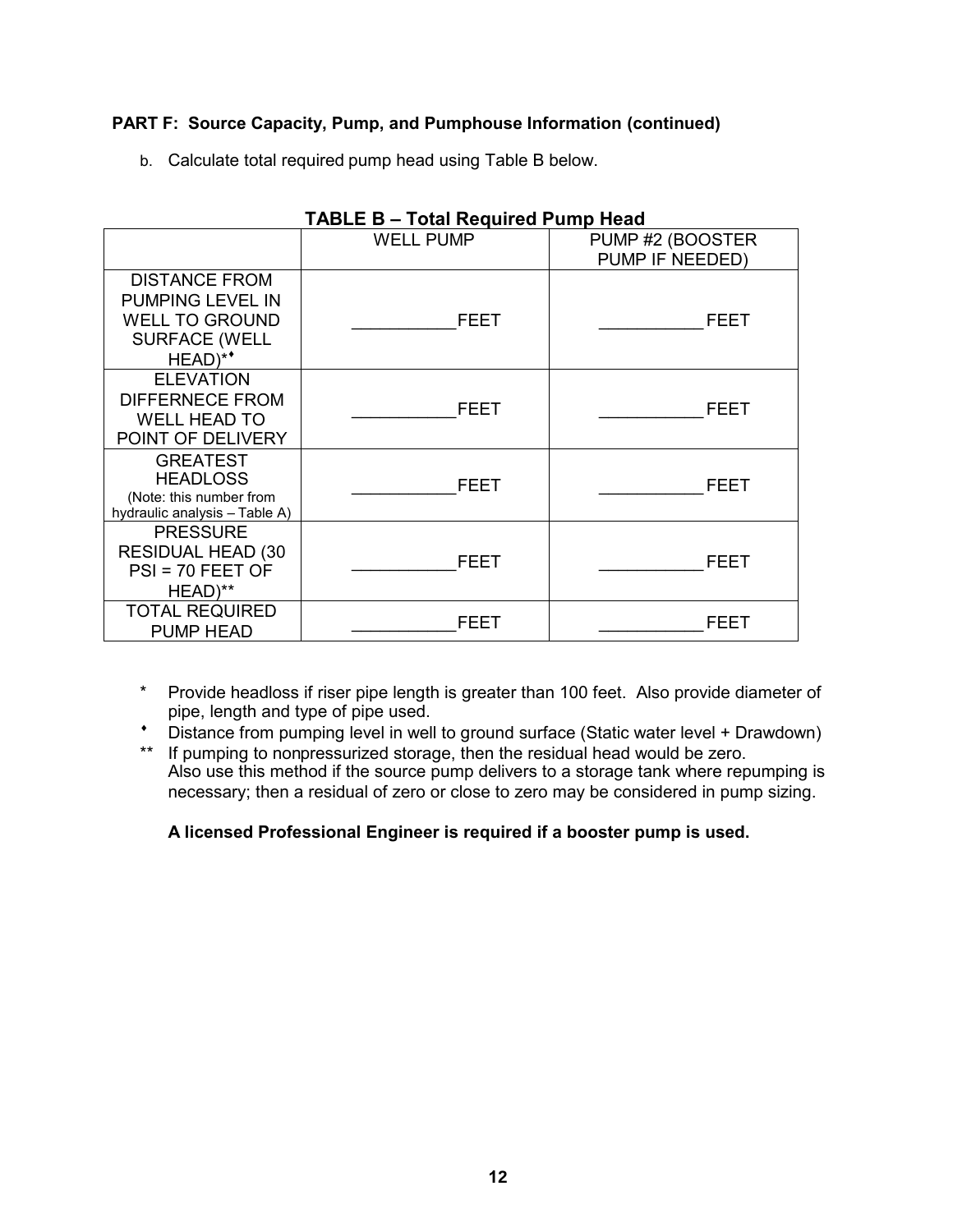#### **PART F: Source Capacity, Pump, and Pumphouse Information (continued)**

#### 3. **Pump Specifications:**

Attach pump curve or performance chart.

- a. Type \_\_\_\_\_\_\_\_\_\_\_\_\_\_\_\_\_\_\_\_\_\_\_\_\_\_\_\_\_\_\_\_\_\_ b. Manufacturer \_\_\_\_\_\_\_\_\_\_\_\_\_\_\_\_\_\_\_\_\_
- c. Model \_\_\_\_\_\_\_\_\_\_\_\_\_\_\_\_\_\_\_\_\_\_\_\_ d. RPM\_\_\_\_\_\_\_\_\_\_\_\_\_\_\_\_\_\_\_\_\_\_\_\_\_\_\_\_
- 
- g. Single phase/Three phase

#### 4. **Booster Pump:**

If a booster pump is required, a licensed professional engineer must design the system. Attach pump curve or performance chart.

- 
- c. Model \_\_\_\_\_\_\_\_\_\_\_\_\_\_\_\_\_\_\_\_\_\_\_\_ d. RPM\_\_\_\_\_\_\_\_\_\_\_\_\_\_\_\_\_\_\_\_\_\_\_\_\_\_\_\_
- e. Horsepower \_\_\_\_\_\_\_\_\_\_\_\_\_\_\_\_\_\_\_\_\_\_\_ f. Pump Rate (gpm) \_\_\_\_\_\_\_\_\_\_\_\_\_
- g. Single phase/Three phase

#### 5. **Pumphouse:**

The pumphouse shall be adequately designed to allow access, service and security for equipment. Attach a schematic drawing of the pumphouse plan including dimensions and piping. Complete the check list below to ensure the pumphouse and well plans have all the required features.

- a. Well location: In pumphouse example outside pumphouse
- b. If pitless adapter used, please note make and model #: Pitless unit must comply with NSF or DOH standards.
- c. Tightly secured gasketed well cap: Yes \_\_\_\_\_ No \_\_\_\_\_
- d. Does well casing extend a minimum 6 inches above finished floor surface: Yes \_\_\_\_\_\_\_ No \_\_\_\_\_\_\_ (extends a minimum 6 inches above finished floor surface)
- e. Screened vent on well cap: Yes \_\_\_\_\_ No \_\_\_\_\_
- f. Insulation in pump house: Yes \_\_\_\_\_\_ No
- g. Heating available: Yes No (heater should be wall mounted and thermostat controlled)
- h. Pump house wiring permit and inspection by Labor and Industrial: Yes \_\_\_\_\_\_ No \_\_\_\_\_\_
- i. Concrete flooring: Yes \_\_\_\_\_\_ No \_\_\_\_\_\_ (minimum 4 inches thick and sloped away from well toward floor drain)
- j. Floor drain: Yes \_\_\_\_\_\_ No \_\_\_\_\_ (Piping for floor drain should be daylighted away from building)
- k. Sample tap prior to pressure tank: Yes No
- l. Pressure gauge: Yes \_\_\_\_\_\_\_ No \_\_\_\_\_\_
- m. Pumphouse ventilation: Yes \_\_\_\_\_\_\_ No \_\_\_\_\_\_
- n. Locks for doors: Yes \_\_\_\_\_\_\_ No \_\_\_\_\_\_
- o. Rodent proof: Yes No
- 
- 
- e. Horsepower \_\_\_\_\_\_\_\_\_\_\_\_\_\_\_\_\_\_\_\_\_\_\_\_ f. Pump Rate (gpm) \_\_\_\_\_\_\_\_\_\_\_\_\_\_\_\_\_\_\_\_\_\_

- a. Type\_\_\_\_\_\_\_\_\_\_\_\_\_\_\_\_\_\_\_\_\_\_\_\_\_ b. Manufacturer \_\_\_\_\_\_\_\_\_\_\_\_\_\_\_\_\_\_\_\_\_
	-
	-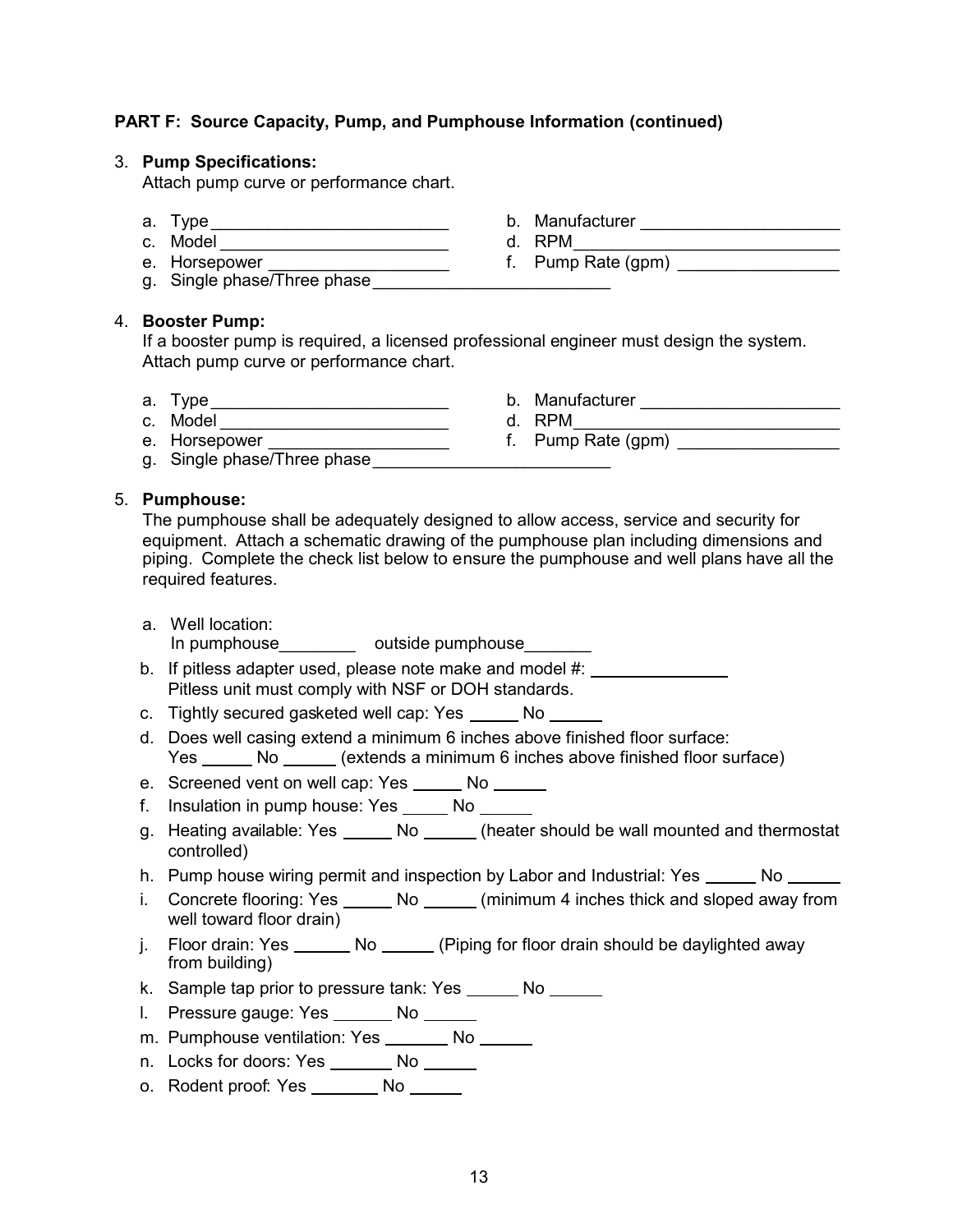# **Part G: Pressure Tank and Storage Facilities** 1. **Equalizing Storage:**

1. **Equalizing Storage:**<br>a. Amount of equalizing storage needed \_\_\_\_\_\_\_\_\_\_ (as calculated in Appendix II, Part G, page 38.

#### 2. **Pressure Tank:**

#### **Attach manufacturer's specification sheet**

- a. Manufacturer:\_\_\_\_\_\_\_\_\_\_\_\_\_\_\_\_\_\_\_\_\_\_\_ b. Model: \_\_\_\_\_\_\_\_\_\_\_\_\_\_\_\_\_\_\_\_\_\_\_
- c. Is pressure tank for pump protection: Yes No Other purpose \_\_\_\_\_\_\_\_\_\_
- d. Pressure tank(s): Horizontal Vertical Bladder type Other If other*,* describe: Air Makeup by: Snifter valve \_\_\_\_\_ Compressor \_\_\_\_\_ Other \_ If other, describe:<br>Air Makeup by: Snifter valve \_\_\_\_\_ Co<br>e. Total Capacity: \_\_\_\_\_\_\_\_ gallons
- 
- e. Total Capacity: \_\_\_\_\_\_\_\_\_\_\_ gallons<br>f. ASME pressure relief valve installed: Yes No
- e. Total Capacity. \_\_\_\_\_\_\_\_\_\_\_\_\_ gallotis<br>f. ASME pressure relief valve installed: Yes \_\_\_\_\_ No \_\_\_\_\_\_\_<br>g. Pressure range settings: Minimum \_\_\_\_\_\_ psi Maximum \_\_\_\_\_\_ psi

## g. Pressure rang<br>3. **Storage Tank:**<br>**If** system dosian

#### **If system design requires nonpressurized storage, a licensed professional engineer must design the system.**

Attach manufacturer's specification sheet showing the tank is approved for drinking water contact by NSF, FDA, or ANSI. In addition, if different multiple tanks are utilized, the same information for a. Manufacturer: \_\_\_\_\_\_\_\_\_\_\_\_\_\_\_\_\_\_\_\_\_\_\_ each tank must be provided.

- b. Model:\_\_\_\_\_\_\_\_\_\_\_\_\_\_\_\_\_\_\_\_\_\_\_\_\_\_\_\_\_
- 
- c. Capacity: gallons
- d. Dimensions: Length: Width: Height c. Capacity:<br>d. Dimensions<br>e. Material:<br>f. Screened w
- 
- f. Screened venting provided: Yes No e. Material:<br>f. Screened venting provided: Yes \_\_\_\_\_\_ No \_\_\_<br>g. Tightly sealed access provided: Yes \_\_\_\_\_\_ No \_\_<br>b. Drain to davlight provided: Yes \_\_\_\_\_ No \_\_
- f. Screened venting provided: Yes \_\_\_\_\_\_ No \_<br>g. Tightly sealed access provided: Yes \_\_\_\_\_\_ No<br>h. Drain to daylight provided: Yes \_\_\_\_\_\_ No \_\_\_
- 

## **Part H: Treatment**

For hypochlorinators designed for water disinfection only, please attach a completed For hypochlorinators designed for water disinfection only, please attach a completed<br>Hypochlorination Facilities For Small Systems Submittal Checklist. Copies of the checklist are<br>available at our office available at our office.